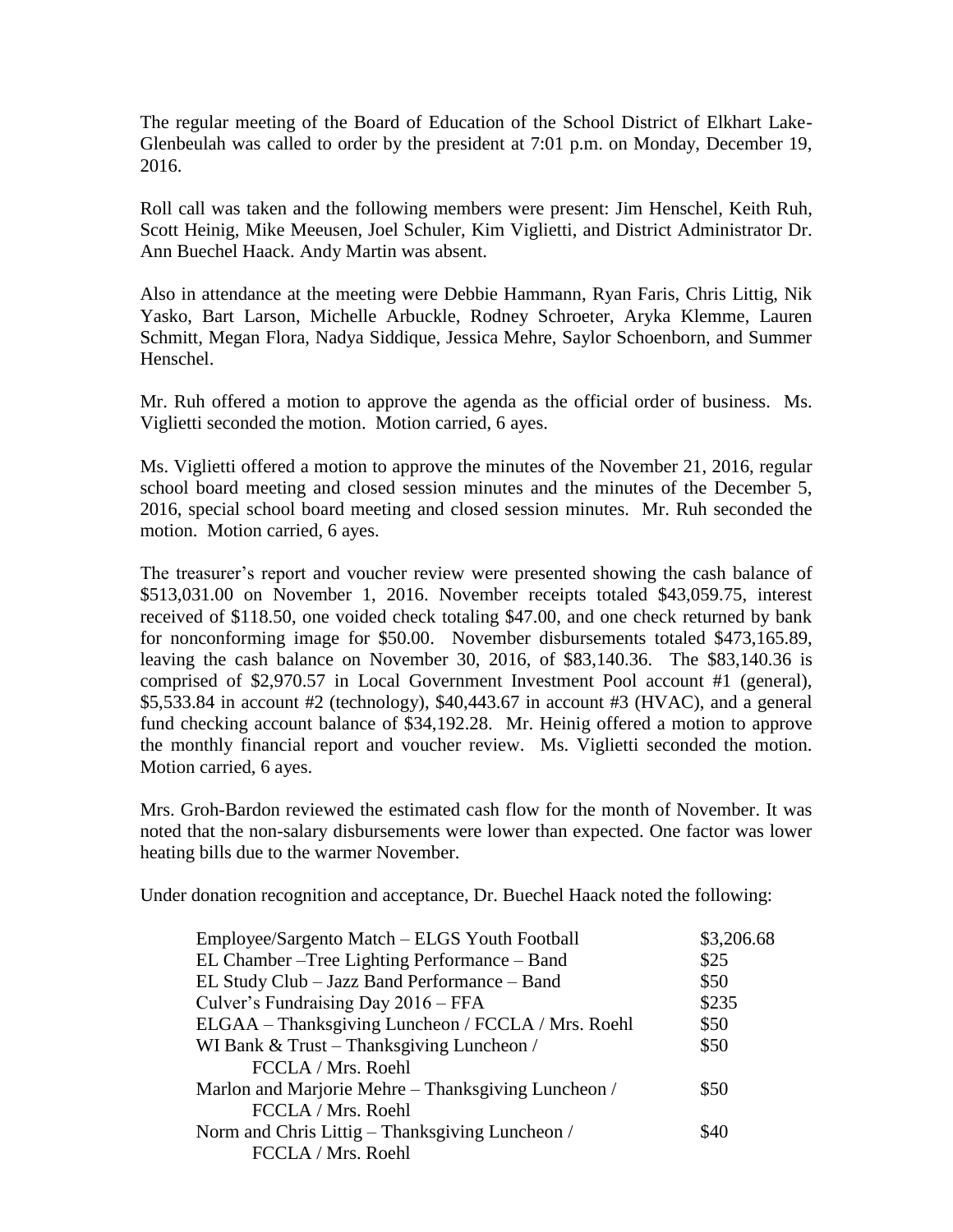Board of Education Meeting Minutes Page 2 **December 19, 2016**

> Northwoods Shelby Club – Elem. / Middle School \$2,500 Emergency Fund Donations made by various organizations / individuals for Christmas presents, meals, etc. This helped 12 District Families (48 children): -Grace Lutheran -Sargento (Julie Kaboord coordinator) -Ladies of the Lake -Adoption of several of our school children families and individuals by various families in our community who wish to remain anonymous

Mr. Heinig offered a motion to accept the above-mentioned donations and thanked the donors for their generosity and support. Mr. Schuler seconded the motion. Motion carried, 6 ayes.

Under guest correspondence, Dr. Buechel Haack noted that three teachers, Mrs. Stecker, Mr. Hill, and Mr. Ostermann, were selected by CESA 7 to have their nominations forwarded to the state level for consideration to receive a Kohl Teacher Fellowship Award. Thank you notes were received from the Ruechel family and the Buechel family.

Mr. Faris introduced members of the ELGHS FBLA Club, Nadya Siddique, Megan Flora, and Saylor Schoenborn, who are coordinating a community service fundraising event – Coaches vs. Cancer. They wanted to do an event that would bring businesses, the community, and the school together. The club will be working with the Pink Heals Chapter of Sheboygan County to raise money for families battling cancer. During the week of January 9, 2017, the club will be doing a t-shirt sale and other events during the high school Girls' Basketball game, the Boys' Basketball game, and the Wrestling meet. The goal for this event is \$1,000.

FFA members, Summer Henschel, Lauren Schmitt, and Jessica Mehre, shared their experiences at the National FFA Competition. Summer and Lauren were able to visit places on their way to and back from the convention. At the convention in Indianapolis, they attended a concert, an awards ceremony, and were able to listen to the keynote speaker. Jessica Mehre took part in playing the euphonium with the National FFA Band. After various rehearsals, the band performed a concert, played pep band music at the convention, and performed as a marching band. All three of these individuals enjoyed their experiences.

Mr. Larson gave an update on ELGHS Athletics. The coop soccer team was conference champs this year. Members of the coop swim team, Lauren and Meredith Boos, competed at state. Volleyball, cross country, and football continued to improve as the year went on. Starting in 2018, there will be a state tourney for 8-Player Football. Wrestling, boys' basketball, and girls' basketball seasons are underway. It was noted that ELGHS is part of the biggest conference in the state, the Big East Conference.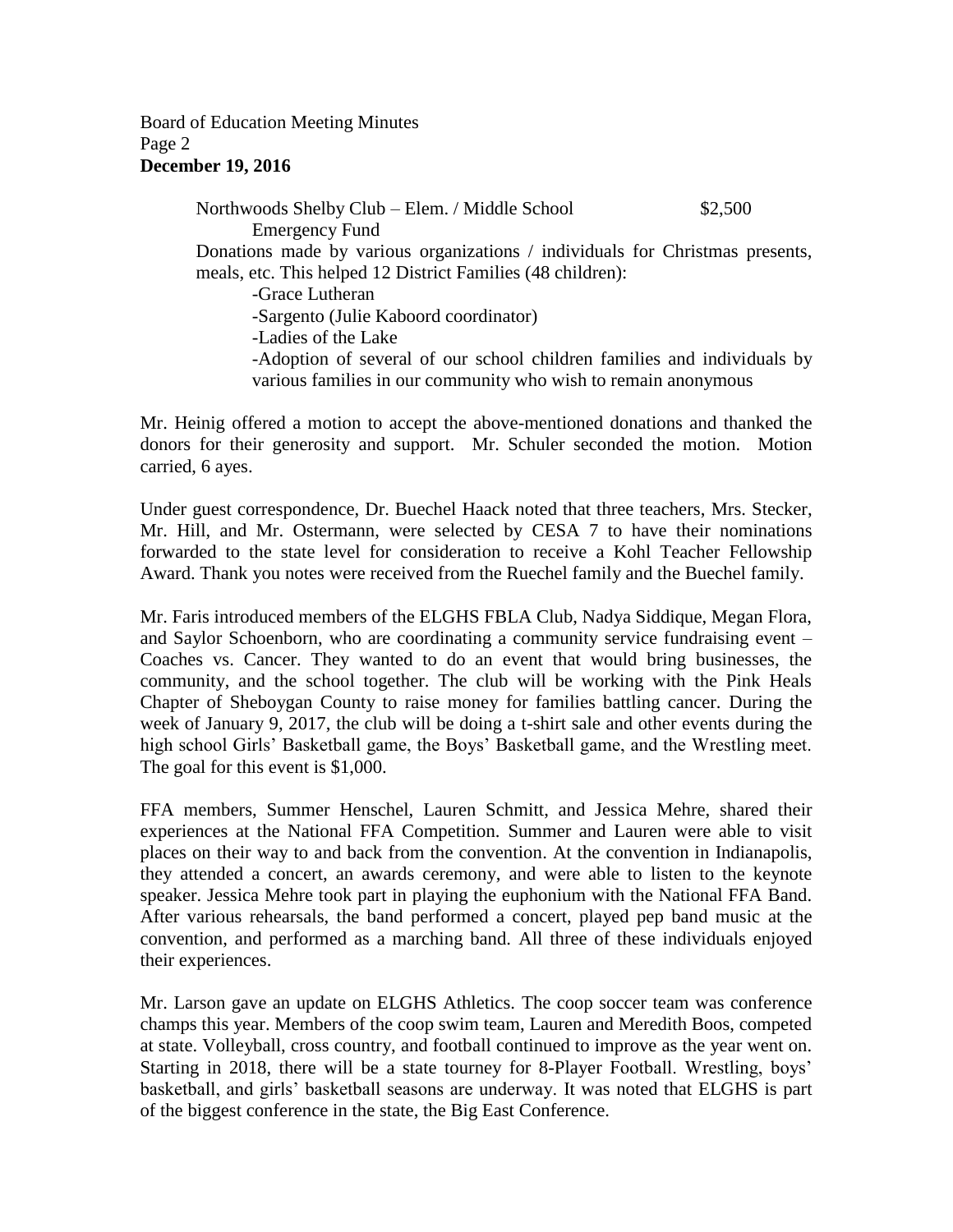## Board of Education Meeting Minutes Page 3 **December 19, 2016**

Mr. Heinig offered a motion to approve the Early Graduation Request for Dyllan Konen. Ms. Viglietti seconded the motion. Motion carried, 6 ayes.

Under the Presentation of the Revised Laude Program, Mr. Faris noted changes in the Laude System that were made since 2013. Point values were added to the tier headings, Chemistry was moved from tier 1 to tier 2, and Electricity  $\&$  Electronics and Advanced Metals were added to tier 2. The following courses have been added: AP Environmental Science, French 3 & 4, Notation in Culinary III, and the Youth Apprenticeship program.

Under Possible Approval for CTE Courses to Satisfy District Math Credit Requirements, Mr. Faris explained that Drafting & Cad II and Construction & Architecture courses use math daily and apply mathematical skill. Students will earn a .5 credit of math upon successful completion of these courses. Dr. Buechel Haack added that the District/Board can determine if these CTE courses can qualify for credit. Mr. Heinig offered a motion that Drafting  $&$  Cad II and Construction  $&$  Architecture courses will qualify for a .5 credit of math. Mr. Ruh seconded the motion. Motion carried, 6 ayes.

Under Approval of the 2017-2018 High School Course Offerings, Mr. Faris noted that the additional Laude courses were added and math credit be given for CTE courses. Ms. Viglietti offered a motion to approve the 2017-2018 High School course offerings. Mr. Schuler seconded the motion. Motion carried, 6 ayes.

Mr. Schuler offered a motion to approve the out-of-state field trip requests for the High School AFS. Mr. Ruh seconded the motion. Motion carried, 6 ayes.

Dr. Buechel Haack explained that there are Sheboygan County School Closure Guidelines for delaying and closing schools. Wind, temperature, and snow are determining factors. The ELG District also contacts the county, bus company, and other area schools in determining a delay or school closure.

Per the 2015 Budget Bill, districts must annually report their school accountability results and also inform parents of all educational options available. Dr. Buechel Haack noted that this information is posted on the school website.

Mr. Heinig offered a motion to approve Mrs. Wagner as the Middle School Cheerleading Advisor. Ms. Viglietti seconded the motion. Motion carried, 6 ayes.

Student council representative Aryka Klemme reported that this week is Christmas week. Activities include a dress up day, window decorating, a coloring contest, volunteering opportunities, and a potluck at lunch.

Mrs. Hammann reported on JK-8 activities including JK cookie/bead making,  $1<sup>st</sup>$  grade ornament making, winter concerts, and the Project Angel Hugs that was coordinated by the 3<sup>rd</sup> grade Enrichment students.